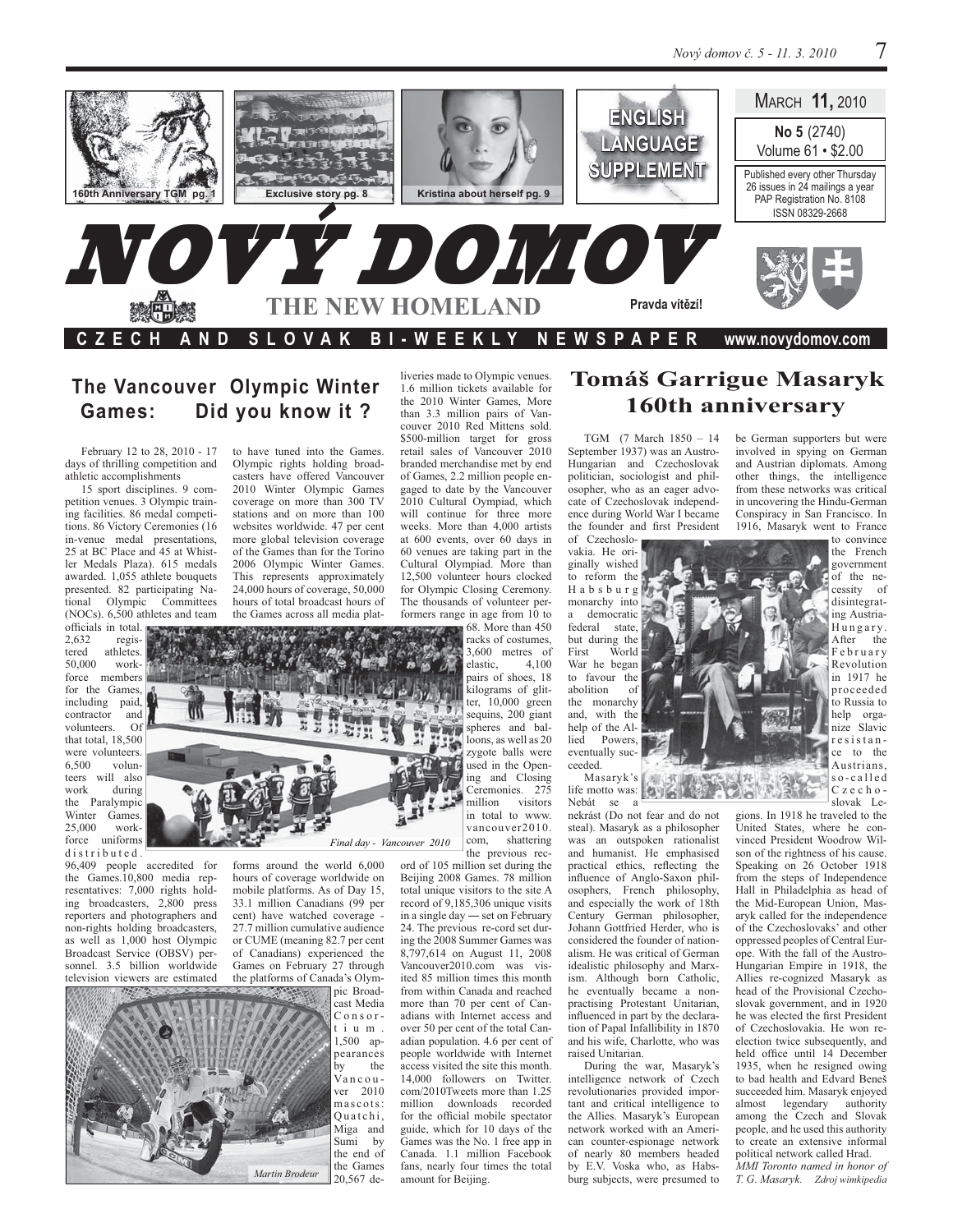Nový domov č. 5 - 11.3. 2010

Long after my Czech father had died did I discover the shipboard diary of my grandfather. Gathered among the family photographs and memorabilia, the small brown book came to light only a month ago. Hand-written in Czech, I recognized the name of the writer, my grandfather Josef Svoboda, whom I had never known because he died many years before I was born.

But my father, Alois Svoboda, who has also passed away, never mentioned the diary of his father. Though Dad had of-

ten spoken to me about  $mv$ grandfather who died in 1924. this book waited to be discovered by me until 2010. Nev ertheless, my curiosity was piqued from the moment I recognized my grandfa-

ther's name and read the date: září (September) 1898! Regardless of my limited ability to read Czech, not to mention handwritten Czech. I became excited to realize that what I possessed was a personal account written by Josef Svoboda, my grandfa-<br>ther, aboard the "Saida," a vessel of the Austria-Hungarian Navy. My grandfather, then 16 years old, worked aboard this ship as a námořní poddůstojník (a navy sailor) at a time in history before World War I, and well before the Czechoslovak Republic came to exist. This led me to begin to



**MY GRANDFATHER THE CZECH SAILOR** 

**By Laurence Syoboda** 

understand how a young Czech could have become a sailor when no oceans border his homeland.

This ship-board diary describes his sea adventure on the Saida which left Pulje (or Pula) in Croatia, traveled through the Suez Canal, along the east coast of Africa, then across the Indian

Ocean to Fremantle, Australia and finally northward to Shanghai, China I wanted to know more about him and the period of time ์ he lived aboard this corvette-class ship. In addition to the diary, I also discovered that I had a large

photograph of a ship's crew, old and yellowed with age but without any hand-written inscriptions. Carefully studying the faces in this old group portrait, I was able to discern that the sailors are all wearing caps bearing the name "SMS Schwartzenberg." Researching this name (in The Navy Policy of Austria-Hungary 1867-1918 by Lawrence Sondhaus). I learned that the Saida was listed as a corvette-class vessel whose mission was to travel to the Far East to protect the colonial interests of the Austria-Hungarian Empire. Naturally, I wanted to

know if one of the young faces in the portrait is that of my grandfather. I am not sure, but I feel certain he is there looking back at me. Westlake Village, California **Dear Laurence.** 

I returned from an evening visit of my friends Radka & Mirek Mayer (who are also your friends). She showed me your letter regarding your grandfather's sailor's diary. It is very impressive and I am interested in this story. I found some articles over the Internet about Austrian-Hungarian ships but very little information about the ship Saida.

It was definitely a screw corvette with one steam engine. similar to the rebuilt screw frigate Schwarzenberg (translation: SchwarTzenberg Blackhill. is misspelled!). The ship SMS Saida (SMS = Seine Majestate Schip - His Majesty Ship) was a little bit longer and wider than the SMS Schwarzenberg. The "Saida" was renamed in 1912 to "SMS Minerva", and destroyed after 1918. In 1912 a new cruiser was constructed - "SMS Saida" with 4 steam engines. The original SMS Saida was used as an exploration ship mostly in the southern hemisphere. It has never been in the war. The photographs of the crew you sent is definitely the crew of the SMS Schwarzenberg, your grandpa probably got



(John Joseph Wenceslaus, Count Radetzky of Radetz, November 2, 1766 - January 5, 1858, was a Czech nobleman and Austrian general immortalized by Johann Straus' Radetzky March).

Also I sent you a slightly retouched photo of the crew of the SMS Schwarzenberg, which could be use for printing. Such a nice peace of history!

I would like read the diary. With the sailor's salute "AHOY"! Edward Brabec Edmonton

The social season is in full swing. This past January and February have been especially busy. Some memorable events include the St Wenceslas Church annual dance, the Slovak World TV fundraiser and the traditional Sokol masquerade ball with this year's appropriate theme - "the Olympic Games".

It is especially encouraging that the tradition of galas organized with the participation of both the Czech and Slovak communities, is continuing! This year it took on the form of St. Valentine's Day Dance, organized by Canada SK Entertainment in the Grand Banquet Hall in Mississauga. Guests had a chance to hear a concert by renowned Czech singer and guitarist Lenka Filipova who also celebrated her birthday, which provided an opportunity for her fans to offer their best wishes. Another important part of the program which included a ballroom dancing show and a performance by singer Majka Rajna, was the presentation of 20 finalists of the Miss Czech-Slovak Canada 2010 contest. George Grosman's band Music on the Corner played for the rest of the evening for everyone's listening and dancing pleasure.

Well done, Canada SK Entertainment! Photo: Organizers Milan Štilicha (left) and Pavol Džačko pose with the finalists of Miss Czech Slovak Canada 2010. Text and photo B. Sherriff

The town Telč is situated in south-west Moravia about 30 km away from exit 133 on Prague - Brno highway. It has a population of approximately 6 000 inhabitants. However, it is visited by more than 200 000 tourists every year. In 1992 the historical part of Tele entered the list of world culture heritage - UNESCO. It is situated in the middle of an ancient provincial route leading from Vienna to Prague. The picturesque town of Telč is a true real pearl of the Vysočina region. Numerous placid ponds cover its surface. Besides the ancient royal water fort founded in the 13th century, there is the monumental Renais sance chateau with an English park. The town square is the most significant sight and is created by the historical houses in the Renaissance and Baroque styles. Arcade-fronted townhouses encircle this colourful square. All of them have similar size and proportion, but each building has a fascinating surface decorations that make it unique. The historical center has been added on the prestigious UNESCO list of world cultural heritage. Telč has a rich cultural life and several annual music events and festivals take place here.

## Telč – heratige of UNESCO

#### Houses in the square

The square, lined by picturesque facades and arcades, corresponds approximately to the conditions of the time when the town was founded. Originally the houses

were built in the Gothic style with characteristic dimensions and with characteristic arrangement of both the ground and first floors: the neonle passed from the square through  $\overline{a}$ large gate

with a stone jamb into the vaulted entrance hall - "mazhouse". From this space that originally served for goods manufacture, shop or sale of beer, the people passed upstairs to the first floor and downstairs to the cellars, and through a passage into the yard.

In the second half of the 15th century the arcades and entire fronts with gables were constructed before most of the houses according to unified plans. Arcades, fronts and gables were built individually but only a part of them have kept their

Renaissance style. Most fronts and gables bear the Baroque features. in some of them it is possible to also register the signs of later styles.

Public fountains and Marian column: The square area is

characterised by two public fountains and by the Marian column which are situated in its eastern part. The Marian column was built in 1716 - 1720. UNESCO

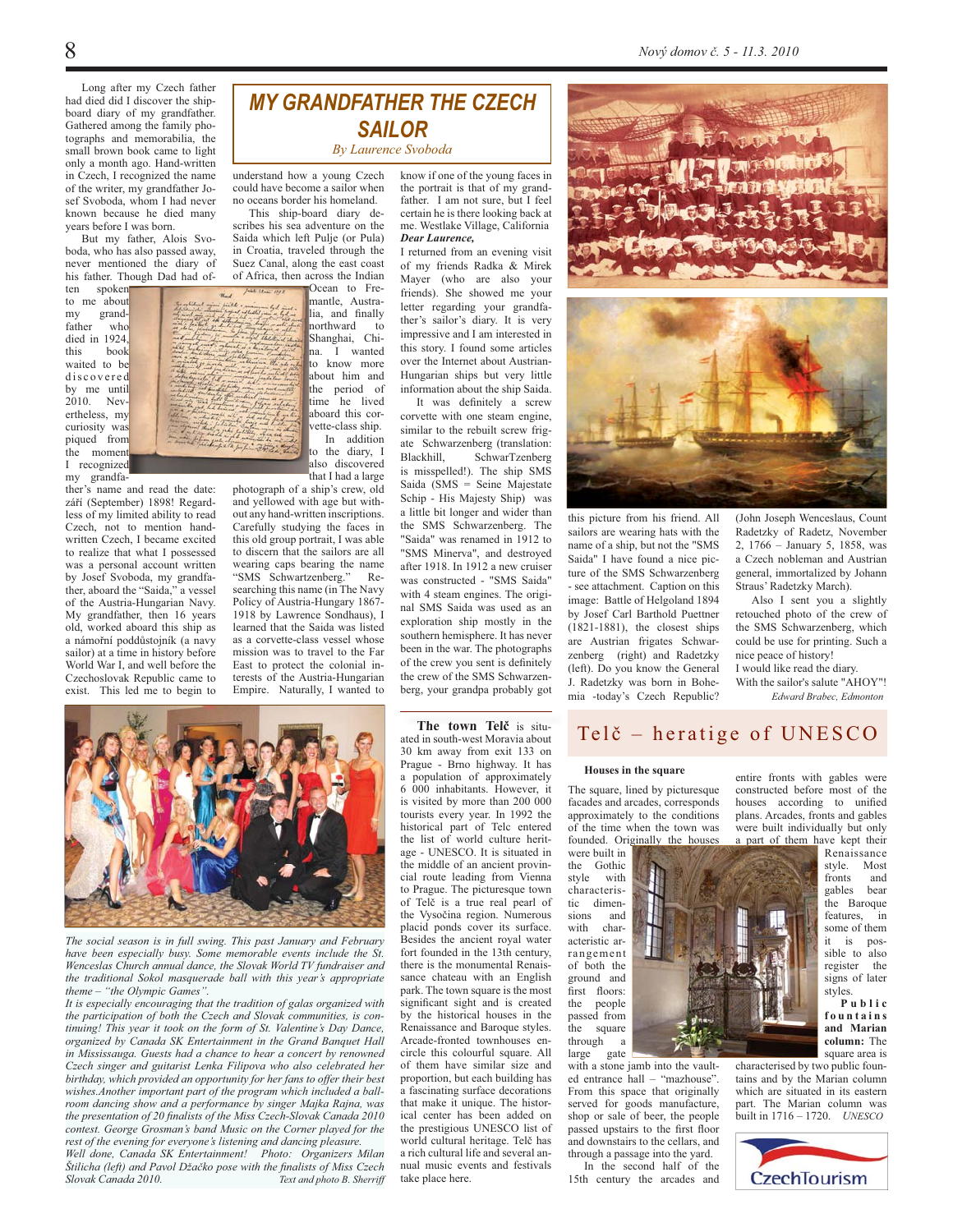ne of the twenty girls that are competing for the title of Miss Czech Slovak Canada 2010 includes Kristina Kottova. She was born in 1989 in Vienna, Austria. She has lived in Canada since 1990 where her parents emigrated. She lives in Toronto where she studies English and History at the University of Toronto. She is known in the Czech and Slovak community because of her contact with the Czech Divadlo, as well as Masaryk Memorial Institute where she assisted in teaching the Czech language to children.

#### You speak Czech well, how did you learn and practice the Czech language?

My Czech is good enough to communicate well with Czech people, but I do run into trouble with some of the words. I've spent most of my summers visiting Babi and Deda back in Czech Republic, and most people tell me I have a good pronunciation of Czech, but I still think there's room for improvement. My parents mostly spoke Czech at home. since they didn't know too much English when we came, and on our numerous road trips to Algonquin park we were forced to listen to the same Hurvinek tapes over and over. Today I integrate myself in the Czech community as often as possible in order to keep practicing.

Do you think that it is important to know the language of your parents?

Yes. I have always enjoyed being able to speak Czech. I think that many people under-rate how important it is to speak another language. Even Czech - a language from a small country that not everyone knows of - I find that it has shaped who I am. Because I was able to speak Czech, I have friends in my Babi's village that I'm best friends with until today, which gave me a more intimate knowledge of the culture that I otherwise wouldn't know. I also have a wider variety of books that I can read, since I am able to read in Czech as well. I am very grateful that my parents took the initiative to teach us Czech while growing up.

What does your knowledge of the Czech language help you with?

Although I sometimes get frustrated with its tongue-twisting words that don't always have vowels, I find that my knowledge of the Czech language has opened up an interest in other languages as well. I like that I am able to pick up words from Polish, Russian, and other Slavic languages, and although I don't know many other languages, I am very interested in German, Spanish and French as well - though I would need to study those languages much more in order to be able to speak or understand them.

Let's go back to your distant past. Do you remember your impressions of Canada when you moved here?

Unfortunately not - I was only about a year old when we moved to Canada. I have been told stories over and over again, and those act as my memories now. As an immigrant family, of course we were not always very well off. However, that does not mean that we weren't a happy family. I can only remember happy times as a child; using our imaginations was much better than any toy a child could have had, and I thank both my parents, and my older brother for always having such wonderful imaginations. For us, it was much more important to be together than anything else in the world

Did you like school. and what most did vou like about school?

School was the same for me as it is for just about anyone. Elementary was full of competitions of who was the most 'popular' little girl or boy. High school was another competition, usually having to do with marks, or sports, many difficulties. I remember spelling 'day' as 'dej' because of my Czech phonetic spelling, and my grade 1 teacher always called me 'slowpoke' because I was slow with my English - all the other children had no problem spelling day. But I caught up, and any of my friends now would tell you how diligent I am with my spelling and grammar - I often correct them now \*smile.

After high school, you decided to go to University. What program?

My university career has been an ever changing one. I have so many interests that I had difficulties choosing which university I wanted to go to. I had the choice of following my dance-teacher dreams and go to York University for Dance, or I could go to University of Toronto for Czech and Slovak Studies, or I could go to Carleton University in Ottawa for Mass Communications. I chose Carleton, and very

enough career that would allow me to teach numerous different subjects. I already have some experience - as a teenager, I taught ballet and tap to children, as well as assisted in teaching Czech to other children at the Masaryk Memorial Institute. I was also teaching English as a second language to adults over the summer of 2009. I enjoy helping others learn, mostly because I find that teaching and learning is a twoway street. Whenever you teach something, you learn something vourself, and I think I just enjoy learning. I always feel proud of my students' accomplishments, and take pride in myself for helping them reach their goals.

Who helps you orient yourself in your future?

My parents have always been very supportive of me. From a young age it has been hammered into my head that I must have at least a bachelor degree in University, and I think that is

its a lot of unnecessary drama in life. I do it right now because I am young, and it gives me a little extra money on the side, but I believe I have a good head on my shoulders, and don't let myself lose sight of the ground - and reality. Nobody stays beautiful forever, and because of that, I could not possibly expect my modeling career to last forever. It is precisely for that reason that I have a practical career in mind for when I finish school.

You take part in both the Canadian and the Czech communities. What differences do you see between the two communities?

The main difference I see hetween the Czech and Canadian communities is their focus on culture and history. The Czech community pays a lot of attention to them, while the Canadian community does not. It is precisely this reason that I enjoy being part of the Czech community, because Canada does not have a very clear cut national identity. As much as I love living in Canada, and know that I am lucky to live here, I am very grateful that I have the Czech culture to help identify who I am

What are you grateful to your<br>parents for? Are they still important to you, now that you are old enough to make your own decisions about your life?

Everything. I think it is important to realize that my parents are the people who shaped who I am today. Without their guidance, their support, I would be someone very different today. Although I usually do make my own decisions about life, I often still ask them for their opinion. For me, advice is something that one can never have enough of. I ask for advice from my parents, my friends, everyone. The most important thing is to listen to advice, and then think about it. However, you must still make a decision yourself. People will always make mistakes - but that's okay. We are who we are by learning from our past mistakes.

Where is your life leading you, what or who do you want to be?

Above all else, taking into consideration my possible future careers, I mainly want to be a good person, and a good parent. Family is very important to me, which is another reason I think that teaching would be a good career for me.

Is it hard to get to that goal?

I believe that with hard work and persistence. I can achieve it time will tell.

If it doesn't work out, do you have an alternative goal?

I like having plans, but they always change. Right now my plan is to go after the teaching career, and that's what I strive for. If for some reason I don't end up getting there, I'm sure something else will present itself. You want to become Miss

Czech Slovak Canada -- why? What about it is important to  $vou?$ 

I think I am a good  $\Rightarrow$  10



and, especially for the girls, who was prettiest. I always tried hard to fit in, but as any teenager will tell you, fitting in is difficult, and so I soon gave up on fitting in, and just tried to be me. I found it was when I accepted myself that everyone else started accepting me as well, and that is the best advice I could give to any teenager. My favorite subjects in school were usually the artistic ones - mainly Dance, Drama, Art, and English, and until today I still enjoy the arts the most. Although I enjoy math and physics because of my upbringing (both my parents have degrees in those fields) I myself was never one who excelled at the subjects in school. My parents were my best teachers in those fields, and they always had the best 'physics experiments' - though they often ended with a hole in our ceiling. Everyone has their strong and weak points.

Did you have problems with English when you started to talk to other children?

Yes. I remember very vividly that especially with English spelling and grammar, I had very quickly found out that I had made a mistake. Mass communications was not what I had expected it to be, and although I can understand how other people would enjoy it, it was too analytical, and too far from my artistic interests, and so I transferred to English. Now, in my third year, I changed again by transferring universities to University of Toronto, where I am now taking a double major in English and History, and I think that I finally found what interests me.

What do your studies do for you, why are you studying Uni-.<br>versitv?

Above all else. I believe that University, or even College, is necessary in today's world in order to be successful. However, because I am planning on being a teacher, it is a requirement for me to have at least a Bachelor's degree in order to go on to teacher's college. I also can't imagine myself not being in school - I haven't had a single year without it since Kindergarten, and that makes it difficult to imagine a life without it. I would like to be a teacher because I feel that it is a flexible

it has created a certain level of standard and responsibility that I have strove for. My parents are my best advisors, and my best friends, and out of everyone else in the world, it is your parents that will always stand by you and help you achieve what is best for you. I am lucky to have the parents I have, because they guide me to do what is right. It is through their good example that I believe myself to be a good example to others as well.

a good way to be raised, since

You are attractive young lady, and you take part in many interesting presentations, including being a model. Wouldn't it be easier to concentrate on this career?

Although people think it would be easier, it's actually a lot of hard work, and it is more my personal hobby rather than a career choice. The problem with careers like this is that they're very short term, and very difficult to actually be successful in. Unless I make it big, I couldn't possibly expect to survive off modeling, and I don't really have dreams of being famous - I think

9